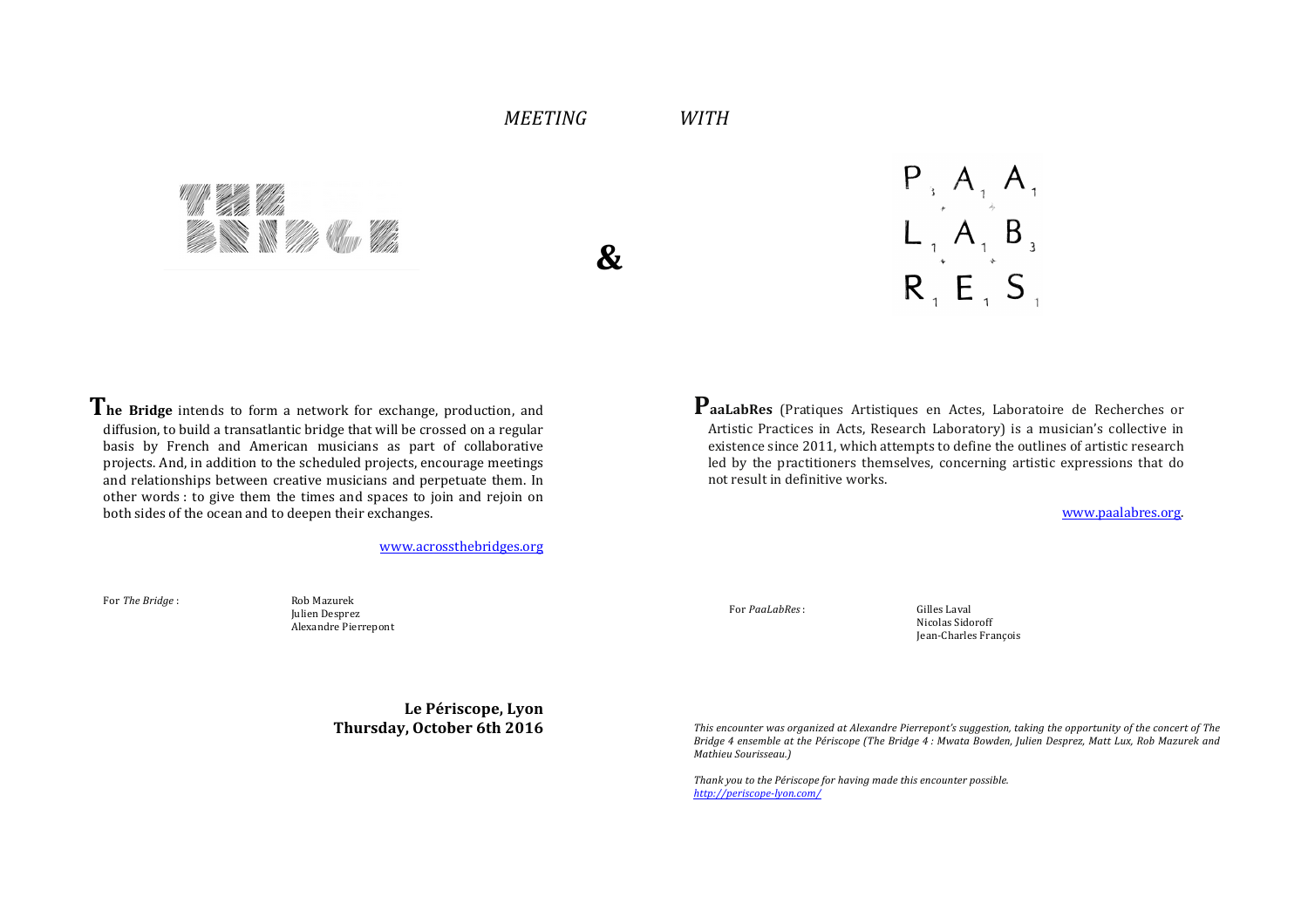| <b>Introduction - Presentations</b> |                                 |                                                                                                                                                                                                                             | Alexandre P.:                                                                                                                                                         | We can talk about <i>The Bridge</i> , and I can talk about it. Not that I do not want them<br>to talk about it                                                                                       |
|-------------------------------------|---------------------------------|-----------------------------------------------------------------------------------------------------------------------------------------------------------------------------------------------------------------------------|-----------------------------------------------------------------------------------------------------------------------------------------------------------------------|------------------------------------------------------------------------------------------------------------------------------------------------------------------------------------------------------|
|                                     | Nicolas Sidoroff: (laugh) Yeah! | Julien Desprez : And you what do you do? Alexandre told us that you are scientific                                                                                                                                          | Julien D.:<br>Alexandre P.:                                                                                                                                           | This Bridge [the ensemble Bridge 4]<br>Oh! This Bridge yes! I am sorry. They wanted to talk about this Bridge 4 and<br>about improvisation, not just only about The Bridge.                          |
|                                     |                                 | Rob Mazurek : A scientific percussion, a scientific trumpet, a scientific guitar,                                                                                                                                           |                                                                                                                                                                       |                                                                                                                                                                                                      |
|                                     | Nicolas S.:                     | Very logical                                                                                                                                                                                                                |                                                                                                                                                                       | <b>Bridge 4 Ensemble</b>                                                                                                                                                                             |
|                                     | Rob M.:                         | You are scholars of improvisation ? What kind of work do you do? Is it theory or<br>practice?                                                                                                                               | $Rob M.$ :                                                                                                                                                            | The Bridge is an amazing adventure; I mean not many people in the world have<br>done this on that level, as Alexandre has. There are twelve groups.                                                  |
|                                     |                                 | Jean-Charles François: Also pedagogy.                                                                                                                                                                                       | Julien D.:                                                                                                                                                            | Twelve bands, twelve "Bridges". In three years.                                                                                                                                                      |
|                                     | Rob M.:                         | Nice!                                                                                                                                                                                                                       | $RobM.$ :                                                                                                                                                             | Twelve working units that are out there, and the possibility of mixing them                                                                                                                          |
|                                     |                                 | Jean-Charles F.: We are a collective, which means that there are several groups                                                                                                                                             | Julien D.:                                                                                                                                                            | We met with <i>The Bridge</i> and afterwards we came across each other in different<br>places in the world like in Italia The idea is to make connections between                                    |
|                                     | Julien D.:                      | What is the name of the collective?                                                                                                                                                                                         |                                                                                                                                                                       | people.                                                                                                                                                                                              |
|                                     |                                 | Jean-Charles F.: PaaLabRes (with a double "aa", $p a a l a b r e s$ )                                                                                                                                                       | Rob M.:                                                                                                                                                               | Yeah! It is an interesting way of learning about someone else's playing. It's<br>special you know. And soon after, when we did that duo concert in Paris, we have                                    |
|                                     | Julien D.:                      | Paaaalaabres                                                                                                                                                                                                                |                                                                                                                                                                       | been part of each other's music. The Web of The Bridge is expanding, you know,<br>and contracting. All these activities happening are really relative towards a                                      |
|                                     | Rob M.:                         | Is it French?                                                                                                                                                                                                               |                                                                                                                                                                       | certain sound, or the opposite of a certain sound. Then you want to try that.<br>Meaning you want to play with something you are totally comfortable with, but                                       |
|                                     |                                 | Jean-Charles F.: Pratiques Artistiques en Actes, Laboratoire de Recherche (Artistic Practices in<br>Acts, Research Laboratory).                                                                                             |                                                                                                                                                                       | sometimes you want to play with the person you are the most uncomfortable<br>playing with, and then, you know, socially I think, if everyone were doing this in<br>the world, there would be no war. |
|                                     | Rob M.:                         | And you've known Alexander for a long time?                                                                                                                                                                                 |                                                                                                                                                                       | Jean-Charles F.: If you take the worst person to play with                                                                                                                                           |
|                                     |                                 | Jean-Charles F.: No, we met in Paris in March, and then I read his book, which is a very, very, good<br>book.                                                                                                               | Rob M.:                                                                                                                                                               | It is not the worst person!                                                                                                                                                                          |
|                                     | $RobM.$ :                       | And you, you write books?                                                                                                                                                                                                   |                                                                                                                                                                       | Jean-Charles F.: there would be only war!                                                                                                                                                            |
|                                     | Jean-Charles F.: Yes.           |                                                                                                                                                                                                                             | Rob M.:                                                                                                                                                               | Or the opposite. (Laugh) Or the most pacific war!                                                                                                                                                    |
|                                     | Nicolas S.:                     | He writes books, he writes articles We try to do research in parallel to academic<br>lines, some kind of different ways of doing research, of publishing, and different<br>ways of presenting the products of the research. | Nicolas S.:                                                                                                                                                           | And when we look through the <i>Bridge</i> site (www.acrossthebridges.org), we are<br>not very sure how you met and if you chose yourselves or not.                                                  |
|                                     | Rob M.:                         | Alternative ways of sharing the circulation rather than being too academic about<br>it?                                                                                                                                     | Julien D.:                                                                                                                                                            | I think it is different for each band. For this one, I guess, Rob, you made some<br>suggestions to Alexandre to do a Bridge, or something like that, or we met as a<br>duo in France                 |
|                                     | Nicolas S.:                     | Yeah. That's why we laughed when you said "scientific".                                                                                                                                                                     | Rob M.:                                                                                                                                                               | Yes, I said I'd like to do something and then we did the duo first I said I would<br>like to work with you, probably, and then Alexandre had this idea of strings, you                               |
|                                     | Julien D.:                      | I was just trying to know what you do (laugh).                                                                                                                                                                              |                                                                                                                                                                       | know, having two basses and guitar, with two horns: a baritone saxophone and a<br>clarinet having a wide range of possibilities, and the cornet having a minimal                                     |
|                                     | Rob M.:                         | What do you want to know about us?                                                                                                                                                                                          | range It seemed an interesting combination that I never tried before. I might<br>never have thought of doing a band like this. So I found that it was good to be part |                                                                                                                                                                                                      |
|                                     |                                 | Jean-Charles F.: We would like to know about The Bridge.                                                                                                                                                                    |                                                                                                                                                                       | of the act of something I had never done before. Because I am so used to making                                                                                                                      |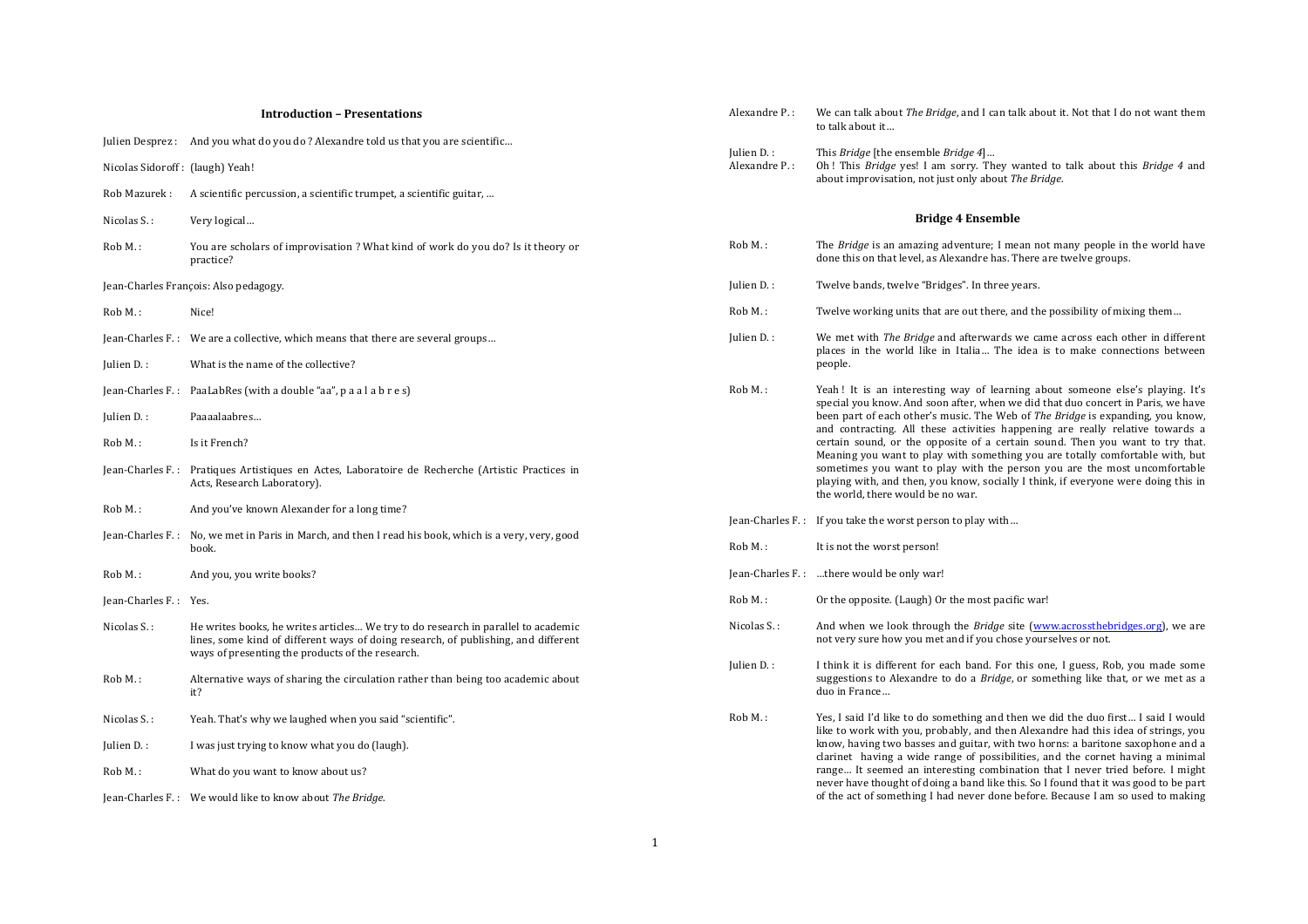|               | my own choice. I am very particular as to with whom I want to play my music,<br>and I am not sure that it's always the right thing, you know what I mean.                                                                                                                                                                                                                                 |
|---------------|-------------------------------------------------------------------------------------------------------------------------------------------------------------------------------------------------------------------------------------------------------------------------------------------------------------------------------------------------------------------------------------------|
| Julien D.:    | Yeah, but I can tell you that the orchestration of the band is interesting. And, I<br>guess, also for us the sound we do is pretty new. I am still surprised by all the<br>sounds people in the group do and what they propose, and about the differences<br>of musical cultures too, I guess.                                                                                            |
| Gilles Laval: | You are the composers for this ensemble?                                                                                                                                                                                                                                                                                                                                                  |
| Rob M.:       | It is all improvised.                                                                                                                                                                                                                                                                                                                                                                     |
| Julien D.:    | Yeah, there is no composer or leader                                                                                                                                                                                                                                                                                                                                                      |
| $Rob M.$ :    | No leader.                                                                                                                                                                                                                                                                                                                                                                                |
| Gilles L.:    | How do you work during rehearsals?                                                                                                                                                                                                                                                                                                                                                        |
| Julien D.:    | No rehearsals, we just play. We only meet each other when we play                                                                                                                                                                                                                                                                                                                         |
| Rob M.:       | We did the original shows in Chicago - how many shows did we play? Five ? Ten ?                                                                                                                                                                                                                                                                                                           |
| Julien D.:    | Under ten, may be eight.                                                                                                                                                                                                                                                                                                                                                                  |
| Rob M.:       | Eight shows in Chicago                                                                                                                                                                                                                                                                                                                                                                    |
| Nicolas S.:   | When?                                                                                                                                                                                                                                                                                                                                                                                     |
| Rob M.:       | Last year.                                                                                                                                                                                                                                                                                                                                                                                |
| Alexandre P.: | The year before.                                                                                                                                                                                                                                                                                                                                                                          |
| Julien D.:    | Yes two years ago, 2014.                                                                                                                                                                                                                                                                                                                                                                  |
| Rob M.:       | And it is how we started this project [the Bridge 4 ensemble] And even if the<br>Chicago shows were trying to figure out what this thing is, initially all was<br>working from the first note. But I think we realize that it feels like yesterday that<br>we just did that.                                                                                                              |
| Julien D.:    | It's really funny; the two or three first gigs in Chicago were good. And even if we<br>were still looking for something, like he said, we knew that something was<br>possible.                                                                                                                                                                                                            |
| Rob M.:       | And really, I think, it was a cultural encounter and a way of perceiving each other<br>$\mathsf{too}$                                                                                                                                                                                                                                                                                     |
| Julien D.:    | Exactly!                                                                                                                                                                                                                                                                                                                                                                                  |
| $Roh M.$ :    | And we had to, like, learn, you know or unlearn. Unlearn your own, may be,<br>biases or something, and learn somebody else's working things. So, because it is a<br>pretty diverse group, you know, as far as what each of us do, have done, and are<br>thinking of doing. But, at the same time, the group is remarkably similar and, I am<br>sure, very particular in its ways as well. |
|               |                                                                                                                                                                                                                                                                                                                                                                                           |

| Julien D.:                         | Gigs after gigs, things became easier and easier. I remember, the last gig [in<br>Chicago] was really fucking great, very nice. And then we had a break for two<br>years, and when we started to play again last Saturday in Toulouse, everything<br>was still natural, it was as if inscribed in a continuity.                                                                                                                                                                                                                                         |  |  |
|------------------------------------|---------------------------------------------------------------------------------------------------------------------------------------------------------------------------------------------------------------------------------------------------------------------------------------------------------------------------------------------------------------------------------------------------------------------------------------------------------------------------------------------------------------------------------------------------------|--|--|
| Rob M.:                            | Exactly like the day of our last show in Chicago                                                                                                                                                                                                                                                                                                                                                                                                                                                                                                        |  |  |
| Julien D.:                         | Yeah, we left the stuff during two years, but we found ourselves at the same place.                                                                                                                                                                                                                                                                                                                                                                                                                                                                     |  |  |
| <b>Improvisation and Recording</b> |                                                                                                                                                                                                                                                                                                                                                                                                                                                                                                                                                         |  |  |
| Rob M.:                            | And we worked on one of the two recordings we made, we used it to make the CD<br>that just came out. So we were thinking about that a little bit for the last three or<br>four months.                                                                                                                                                                                                                                                                                                                                                                  |  |  |
| Nicolas S.:                        | You did the recordings in Chicago?                                                                                                                                                                                                                                                                                                                                                                                                                                                                                                                      |  |  |
| Julien D.:                         | We recorded the first gig and                                                                                                                                                                                                                                                                                                                                                                                                                                                                                                                           |  |  |
| Alexandre P.:                      | It was a studio session.                                                                                                                                                                                                                                                                                                                                                                                                                                                                                                                                |  |  |
| Julien D.:                         | and a studio session.                                                                                                                                                                                                                                                                                                                                                                                                                                                                                                                                   |  |  |
| Rob M.:                            | All right, a studio session.                                                                                                                                                                                                                                                                                                                                                                                                                                                                                                                            |  |  |
| Nicolas S.:                        | In Chicago, at the time of the first gigs?                                                                                                                                                                                                                                                                                                                                                                                                                                                                                                              |  |  |
| Julien D.:                         | Yeah.                                                                                                                                                                                                                                                                                                                                                                                                                                                                                                                                                   |  |  |
| Rob M.:                            | Yeah. Same time and same musicians. So it's amazing to continue here.                                                                                                                                                                                                                                                                                                                                                                                                                                                                                   |  |  |
| Nicolas S.:                        | How do you prepare? What's happening when you do the duo? Is it a different<br>situation? And why this duo, how did it occur?                                                                                                                                                                                                                                                                                                                                                                                                                           |  |  |
| Rob M.:                            | I think we both like to make noise (laugh). May be it was the initial attraction. Of<br>course it is much more than that, but $-1$ think it's that, not having any inhibition<br>to do it. We are not feeling that we need permission to do that, you know, I do not<br>know if it's the way to put it. I don't ever want to be in a situation of walking on<br>egg shells, you know what I mean? Or to play with someone who wants to control<br>everything, it's a drag! So it is nice to play in a situation where you feel free.                    |  |  |
| Julien D.:                         | Yeah. Amazing. It's a kind of stage of being ready actually.                                                                                                                                                                                                                                                                                                                                                                                                                                                                                            |  |  |
| Rob M.:                            | Relaxed and ready, and also have enough respect for each of the musicians, to be<br>on your toes at every moment. We make intentional silences. We never stop. And<br>that's what I like about this group, particularly. Because some people will just<br>stop just to stop without listening to other players. It is impossible, you know!<br>You stop if you want to put an intentional silence in there, or not, at least for me. I<br>don't know if it's like that for you, but that's how I feel. It's a collective process<br>that improvises us. |  |  |
| Gilles L.:                         | What about recording studio improvisation $?$ – For me it is a strange thing – How                                                                                                                                                                                                                                                                                                                                                                                                                                                                      |  |  |

do you organize this? Because it is very strange to improvise in the studio.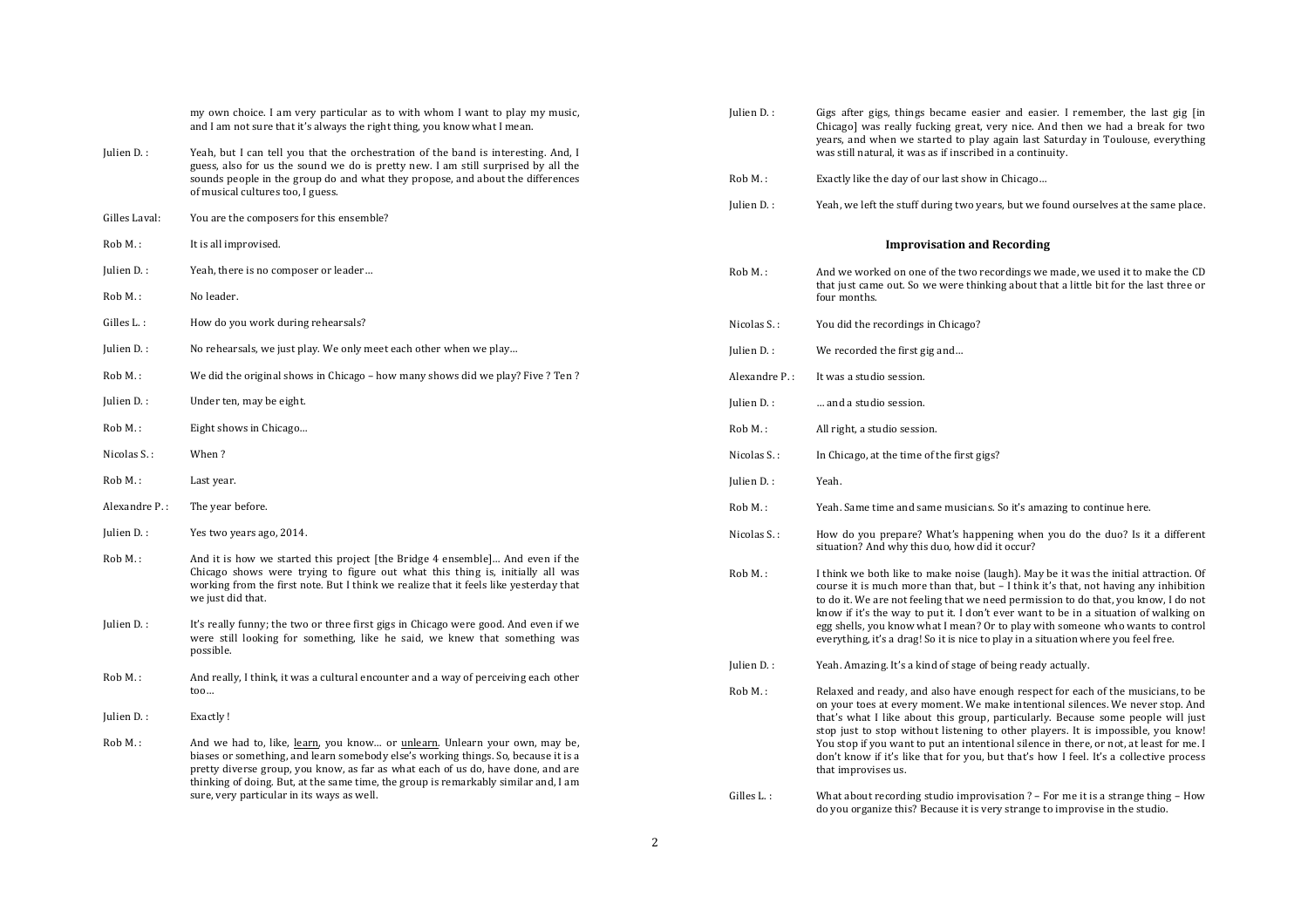Julien  $D.$ : Yeah, it is a bit the same for me, if you improvise with someone and it is not a gig.

Gilles  $L$ . : You have the choice in the studio, you want do this or this...

- Julien D. : After a recording you have the choice, yeah exactly, you can keep the track as it is, or you could choose to edit it. For me it is the way to go. But, there is no contradiction between improvisation and recording, I guess. It's more something that is part of the process, for me. It's like he is saying, we do not see each other during three and a half years, but it's as if we just have done the recording, and today we play. And the record is not a trace of what we did then, as though we would have been on big stage...
- Rob M.: … elaborate…
- Iulien D. : … like creating a new "Rite of Spring", or something like that. It's more something that is part of a process. But after, when you do it, for me, it depends on which process you choose to do it. Like, if you choose the process for recording a pop album, which means that you will be alone in a room with a headphone on your head, to listen to the other guys, I guess, it is not a good process for improvisation. But, if you are still recording, all in the same place, in the same room, this is practically the same situation as in a rehearsal.
- Rob M. : That goes back to what I said before, for having ultimate respect for who you are playing with. Because, if you don't, you probably are going to be lazy and you will say to yourself: "I don't know what I am doing here". We have a studio, let's record for nine hours, this week-end, because we can do it, or whatever. Let's have some respect not only for the musicians but for the actual act of improvising.
- Nicolas S.: And you did record for nine hours? (Laughs)
- Julien D.: No.
- Rob M.: We might have recorded one hour. I think I remember I recorded one hour. I think that's it, man.
- Nicolas S.: The recording lasted one hour?
- $Rob M.$ : Possibly, I think there is one take, or first take, second take, I don't know.
- Nicolas S.: And you take all of it for the CD?
- Rob M.: I think we took most of it.
- Nicolas S.: From the beginning?
- Alexandre  $P_{\text{c}}$ : From two different sessions. In two different sessions. One is a studio session, one is a live session. So, two long pieces lasting thirty minutes more or less each, one live, and one in a studio.
- Julien  $D.$ : Concerning recording, it is also an opportunity to record something and then, when you listen to it, it changes your point of view. Playing inside the group,

listening to it outside, is, I guess, very important when you work with a band  $$ the band could play written or improvised music  $-1$  really think that this idea is really important. Because this creates a distance with what you do, and actually it's pretty cool, it just makes you think and understand more stuff. For me it's very important. With each band I work with. I like to do that. And I do it sometimes with shitty recordings, not necessarily with nice studio sound, etc. It's a kind of mirror and I like to record stuff and let it go, and listen to it one or two months later, after having completely forgotten what we did. It really changes your perception, you are really outside and you can begin to listen without a kind of ego and just think and reflect on the music.

Rob M. : Because in the act of making it, and in the act of listening to, I am completely against critiquing your music as one is just playing it. I can tell you, with some people, when you get off the thing and they say :  $\kappa$  Oh ! And you did a thing, and a thing, and a thing, and a thing... but I thought that the thing over it was like... » What are you thinking man? Are you playing? Are you a critic or are you playing? And some people would say: "But you have to be a critic on stage because  $-$  you know – you are critically improvising, you are listening toward what people are doing [in an analytical manner]". But I don't think that's correct, I don't think you can be a critic and a player at the same time. I think it's impossible. A lot of people do it, and it confuses me. You would have to be an octopus, you would need two brains. (Laughs)

**Jean-Charles F.:** If you record, you are a critic.

- Rob M.: Exactly ! That's what I mean. It's two separated acts!
- Julien D. : I have a bit the same feeling as Rob. I like to speak about music, but if you play music, you can speak after or before playing, but when you play, you play.

#### **How sounds are elaborated**

- Jean-Charles F.: I come from a different tradition, because I am a classically trained musician, and involved with improvisation since 1972.
- $RobM.$ :  $OK.$
- Jean-Charles F.: But in a sort of very different way, I have always developed my music through permanent groups.
- Julien D.: Non ephemeral.
- $Iean-Charles F.:$  There were lots of meeting with other groups, but the focus was really to try to develop a collective sound within a single group. So it is a different situation. Is it possible or not possible to have some coexistence between the two models?
- $Rob M.$ :  $\qquad \qquad$  Absolutely ! It is just two different approaches. I mean, we can choose...
- Iean-Charles F.: Because the issue, I think, about the scene of improvisation would be: if it's only a question of people meeting on stage with no permanent link, but belonging to a particular world community of improvisers, then it becomes a collective global sound, in which all the concerts might sound the same. How would you go about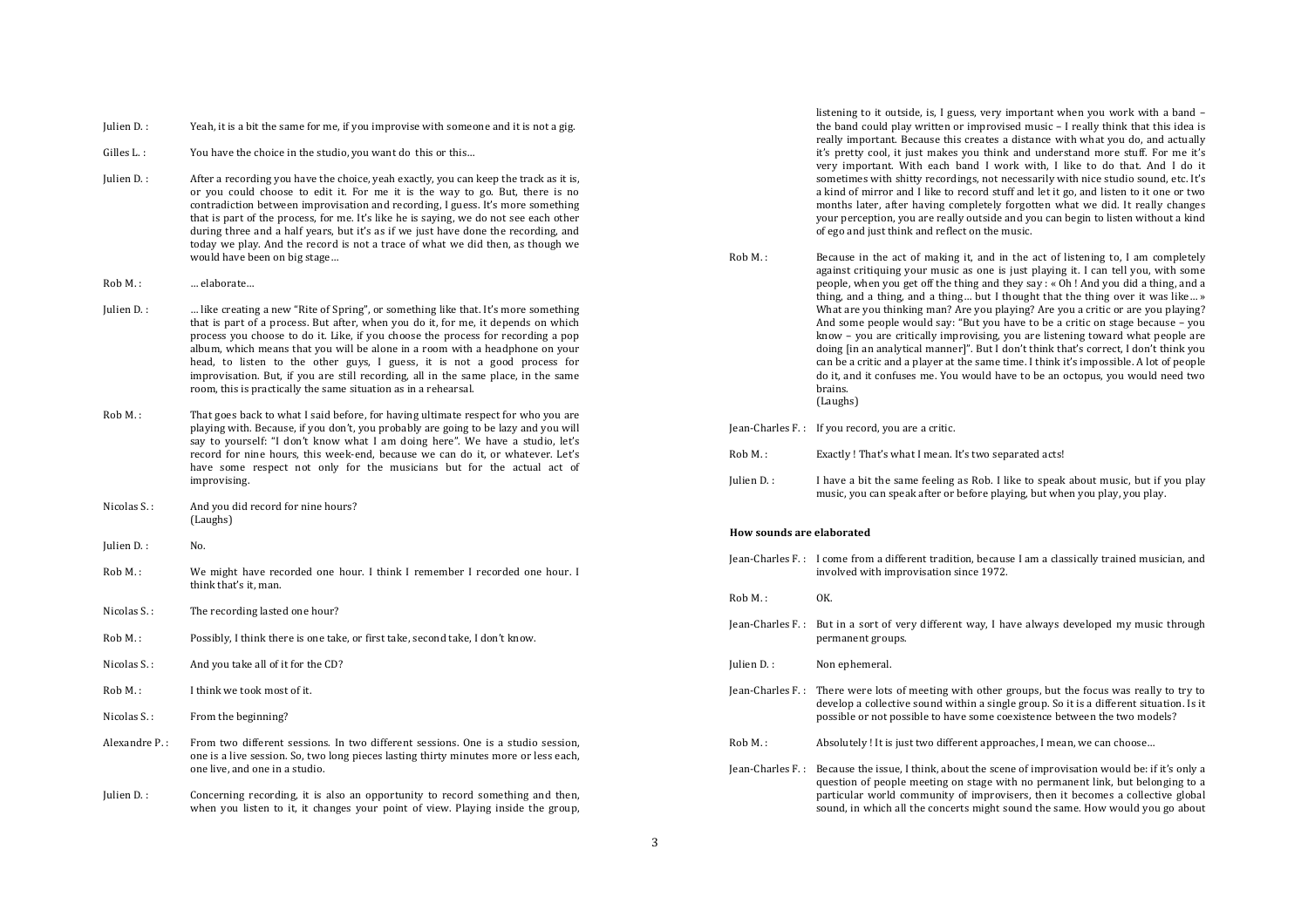differentiating the sounds? And of course my point of view about improvisation has nothing to do with composition: it's not written, not being written at all. It has the same philosophy as what you are talking about: playing without planning, playing without criticizing what you are doing or thinking if it's good or bad, it is the same philosophy. But the big difference would be: how do you collectively coconstruct a sound, a sort of collective sound different from all the other groups...?

- Julien  $D$ . : The improvisation network is certainly a big community, it is a worldwide community…
- Jean-Charles F. : Right !
- Julien  $D_{\text{L}}$ : There are people from everywhere and when you play in this kind of network. you meet a lot of people,... I know it's a kind of... Yeah ! It's a kind of permanent group in a way, you know.
- Iean-Charles F.: It's also something that I have found more in rock groups: the idea of working together to build a collective sound.
- Alexandre  $P.$ : I would like to just say this, for me, and it is not about The Bridge: we all know in historical improvised music that Derek Bailey was all about what he was calling ad-hoc ensembles in order to always create surprising surprises for others, and we know that Evan Parker has had a trio with Paul Evans and Alexander von Schlippenbach for more than thirty years – may be forty years now: just the opposite. Well, I will now say something – and it is true also about what they do together [Bridge 4], and from shore to shore – that, as a listener, and this is from the listener perspective here: lots of times, when I listen to all improvising ensembles, people who do not know each other, there can be magic, but they would all stop at some point, because either they are too polite, so it feels like : « Oh ! I should not play solo too long, because, you know, I know that they don't know me, I don't know what they have in mind ». Or, they go for the contradiction too much, because it's about being provocative. You know, with a band, a walk in band, not an ad-hoc ensemble, that gets to know each other  $-$  as Julien is used to Rob, and Rob is used to Julien, and with the three others – and not just them, and not just The Bridge, you know, walk in bands, they know that: "OK, if I want to play crazy, noisy, white noise stuff for twenty minutes, you know, it's a strong decision, but they know me, so I'll not be afraid that, if they agree or disagree, like or do not like, they'll find their way, because we have a close relationship, they will deal with that, and with confidence, you know, and I feel free to do it, if I want". That's why, again from the listener's perspective, me, I am impressed sometimes with the magic in a new meeting, but I am much more impressed by walk in bands.
- Rob M.: Yeah, for sure.
- Alexandre P.: (en français) Tu vois ce que je veux dire, c'est qu'à ce moment-là, tu peux y aller, tu n'as aucune peur, l'autre te connait, il ne sera peut-être pas content, mais il saura se débrouiller avec ca. [You see what I mean, at that moment, you can go at it, you have no fear, the other knows you, he might not be happy, but he could deal with it.]
- Jean-Charles F.: There is a phrase in your book that struck me: that one where Anthony Braxton. talking about Bailey, and about the British scene [during the 60-70s], is saying that they all sound like Webern<sup>1</sup>.
- Alexandre P. : Yeah, and I think in a way that it was the case at that time, but may be not now. may be not for the new generation.
- Jean-Charles F.: And while they were claiming to create the music in an immediate way, and in a sort of spontaneous way, to the ear of Braxton it sounded like Webern. So that is the question, how do you go about so that it would not sound like something else? This is my question.
- $Rob M.$ : That's the question. I think about that every day. You have, you know, hundreds of influences, and you hold it down to few influences. It really sticks to you, but then, absolutely, you have to let that stuff go at some point. I was a Miles fanatic when I was vounger, in my twenties and stuff, even when I was older. When you are learning, you don't hear too many good fairies that really get that, do you know what I mean? Lester Bowie, Bill Dixon and other people have been important to me. I mean, it is like these people who blame their parents their whole lives: "...because my parents brought me up this way, that's why I am like this, it's fucked up, or not fucked up, or whatever!" But at some point we have to become kind of your own fucking person... For me, at one point, I completely stopped listening to the music I was completely influenced by. I did not listen to Miles for ten years. This is just one example. What I am saying is... for me I had really to break off with that, that whole thing, and really search for the center of your own sound. So many things are referential – these days – I am fifty-one now, and people still write songs. It sounds like so and so, it sounds like so and so, and it sounds like so... I do not know if this happens to the mass, but I ask myself: at what time people are going to stop telling us that Bowie sounded like somebody else? No ! It sounds like fucking Lester Bowie!

(Laughs)

Or Don Cherry, one of my dudes... I mean, there is so much sound to listen to... There is only so much time in a day... So, you have to work on your own, finding your own sound, and in doing so, you are going to keep plugging someone else's sound... It is probably a combination of both. Is it what you were asking?

 $Iean-Charles F.:$  This is partly yes...

<u> 1989 - Johann Stoff, fransk politik (d. 1989)</u>

- Rob M. : The influences can be dangerous, as can be dangerous no influences. No influences, no vocabulary.
- Julien  $D_{\text{L}}$ : For me, it's a bit the same: I was really influenced by some guitar players, like Bill Frisell and Marc Ducret, when I was twenty. And at one point, I decided to stop that, a bit like the same as Rob, saying to myself, "OK, stop listening to them". In the first place. I listened to them so much, that I wasn't surprised anymore, so it was something that was a bit boring to listen to, and after, when I was playing, I would just hear my reflexes – like my usual things, you know, directly coming

 $1$  Anthony Braxton : « British musicians say that their music is free : it is false. I played with them and I heard a synthesis of Webern, pointillism, with a logic of sound mass, and timbral changes. But this is a language and any language has an identity and consists of elements that function together in a certain way. One is never totally free, nor totally prisoner. » (Interview realized in Vienna and Lisbon, July-August 2000). Alexandre Pierrepont *La Nuée, L'AACM : un jeu de société musicale*, Marseille : Parenthèses, 2015, p. 207, note, page 178. Trans. Jean-Charles François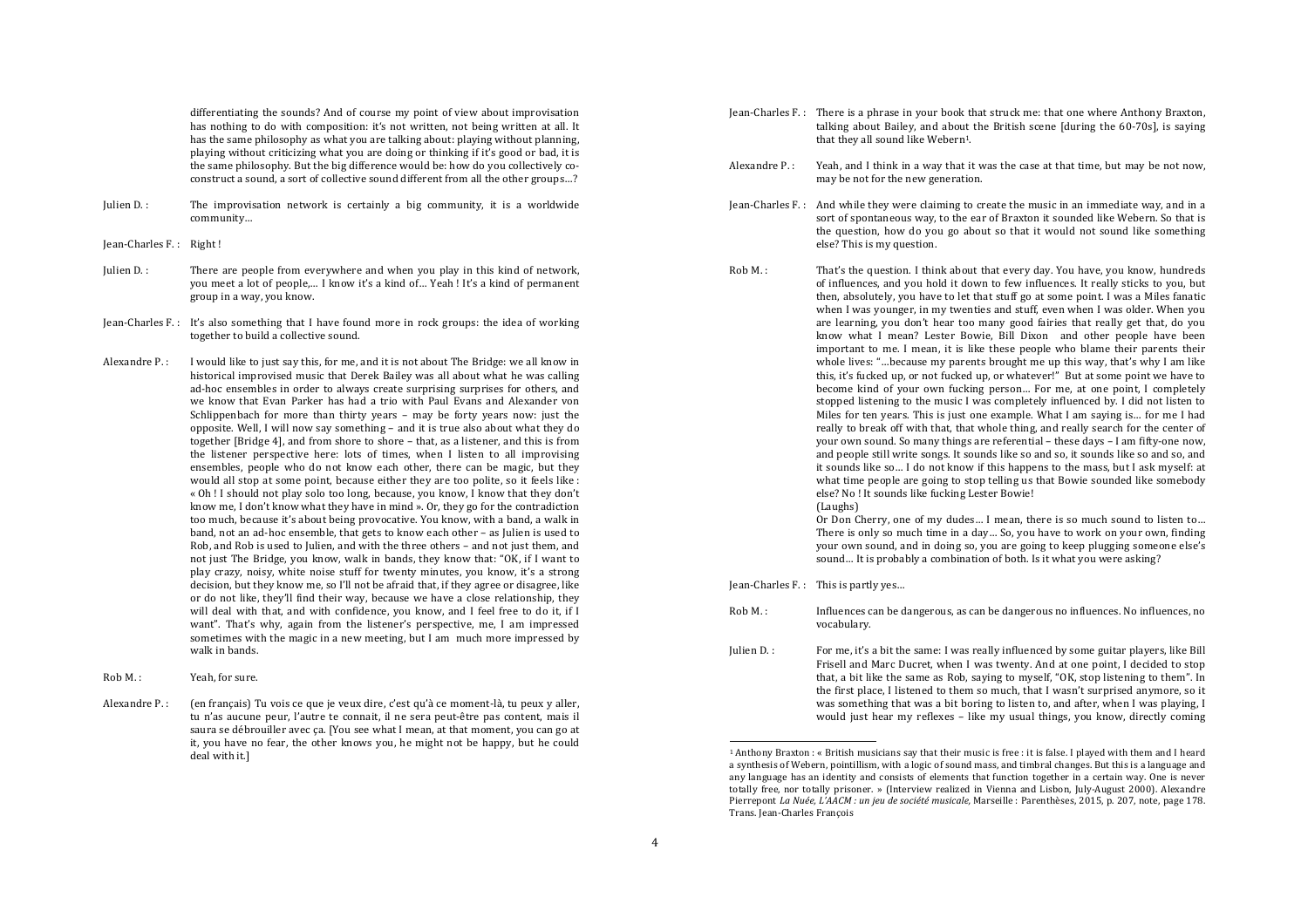from this one or this one. So I decided to break it, and just work, and when I felt it was a reflex, I just stopped playing, and tried all the time to experiment different stuff, and from time to time something began to appear. And you don't forget what you did during your twenties, because, like it is part of you, of course.

- Rob M.: It never leaves you...
- Julien D. : But, at one point, you have to take a position with that, you have to say to yourself: "OK, I know that is my influences"; and you can say: "no, that's not true, I never listen to these guys and blablabla..."; but you can say: "yes, I listen to them, him, but, now, more and more I move away from them...
- Rob M.: But then you start building you personal vocabulary...
- Julien D. : Yes, exactly !

### **Improvisation** : **Immediate Production and Communication? Collective Production?**

- Jean-Charles F.: Yes, but it's a sort of a paradox because there is that improvisation idea that claims to be immediate – an immediate communication – ...
- Iulien D.: But this concept does not work...
- Jean-Charles F.: ... and at the same time, individually, there is an enormous work of preparation...
- Julien D. : … Weah, but for me, this concept, which pretends that improvisation means when you do something, that it's immediate and completely new, it's not true. And after that, I think it is not an interesting point, because, like you said, we all work around something, around the personality, looking for who we are, so that creates a memory…
- Jean-Charles F.: But it's an individual approach, not a group thing, it is not a collective approach.
- $Rob M.$ : It can be a collective thing...
- Julien D. : It could be also a collective thing, because when we improvise for two years with the same guys, some reflexes are created too.
- Jean-Charles F. : True.

Julien D. : So... there was a time when I considered that this concept was kind of cool, that when I get to impro, I am really into it. But today, I don't know. For me it is not the interesting point; improvisation is only a process to the music. Exactly like writing is a process. So, it's only that for me. After, I like to listen to music and play music, providing it is good. But writing could be also nice, and I had a good teacher  $\left[\ldots\right]$ , a guy from Chili, during the 70s in France, and his main pitch was all the time like that: "You know, when you play improvised music, you have to sound like written music, and when you play written music, it has to sound like improvising music". And this conception, it's only a process. This is not a goal. The goal is to play music with improvisation, that's my feeling.

Nicolas S.: You speak of reflexes in the groups?

| Julien D.:  | Yeah.                                                                                                                                                                                                                                                                                                                                                                                       |
|-------------|---------------------------------------------------------------------------------------------------------------------------------------------------------------------------------------------------------------------------------------------------------------------------------------------------------------------------------------------------------------------------------------------|
| Nicolas S.: | You did eight gigs and one studio in Chicagothe process was in fact, just playing<br>and chatting to each other, to create the sound of the group. Is there a reflex now?<br>Or after eight gigs, were you able to notice some reflexes from each other?                                                                                                                                    |
| Julien D.:  | Yeah Yeah. I don't know if it's already a reflex, because when we began to play<br>last Saturday, after two years had elapsed, something was really easy. I think this<br>was because reflex was there, but reflex in a good way, which means still<br>surprising. I guess today, we have a bit of reflex together, but not too much. It's all<br>the time a question of balance, you know. |
| $Rob M.$ :  | Yeah, but it's also because of a better understanding of people's vocabulary, for<br>instance, and as the days grow wiser, and thinking of past years, it is definitively<br>an awareness of people's vocabularies, and also, not only that, but knowing that<br>that stuff evolved for the last two vears, that we haven't had enough experience                                           |

that stuff evolved for the last two years, that we haven't had enough experience together yet, so there are plenty of surprises as well. I mean, I have two groups – *Chicago Underground Duo* for about twenty years, and *São Paulo Underground* as well, we have been playing for ten years, every year - so, it's really consistent, those are two groups I feel that are absolutely good examples of what I am talking about. Your mind is totally like: you don't have to say a fucking word, man, you can step up and just experience the joy of making sounds together, and, at that point even, if you think you did the worst show of all times, you listen back and it's still magic. I guess it's the idea of: you keep building, you keep constructing, keep imagining, keep the vocabulary moving with the respect thing, and I keep talking about that... No one talks about that, it's just having the utmost respect for each of the players and musicians. And if you don't, don't do it anymore, unless you want to have it as an exercise and not making it work (laugh)... you either do that or not.

#### Jean-Charles F.: Yes.

Rob M.:  $\qquad$  You know, may be I was having a hard time trying to figure out what was happening…

Someone: What?

- $Rob M.$ : Not everything clicks on the scene level. I mean it's impossible. It takes time, takes energy, takes respect.
- Julien D. : Yeah! That's why you have to listen to musicians when you play in a kind of an innocent way. Like all the stuff varies in different quality, but you have to keep the same attitude, you can play with everything.
- Rob M. : Sure. I am a strong believer in beginner's mind, everything could be possible...

#### **The Collective PaaLabRes**

 $Iean-Charles F.: A few words about our collective Paal, abRes. At the origin of the collective was$ the creation in 1990, 26 years ago, of a center in Lyon for training future teachers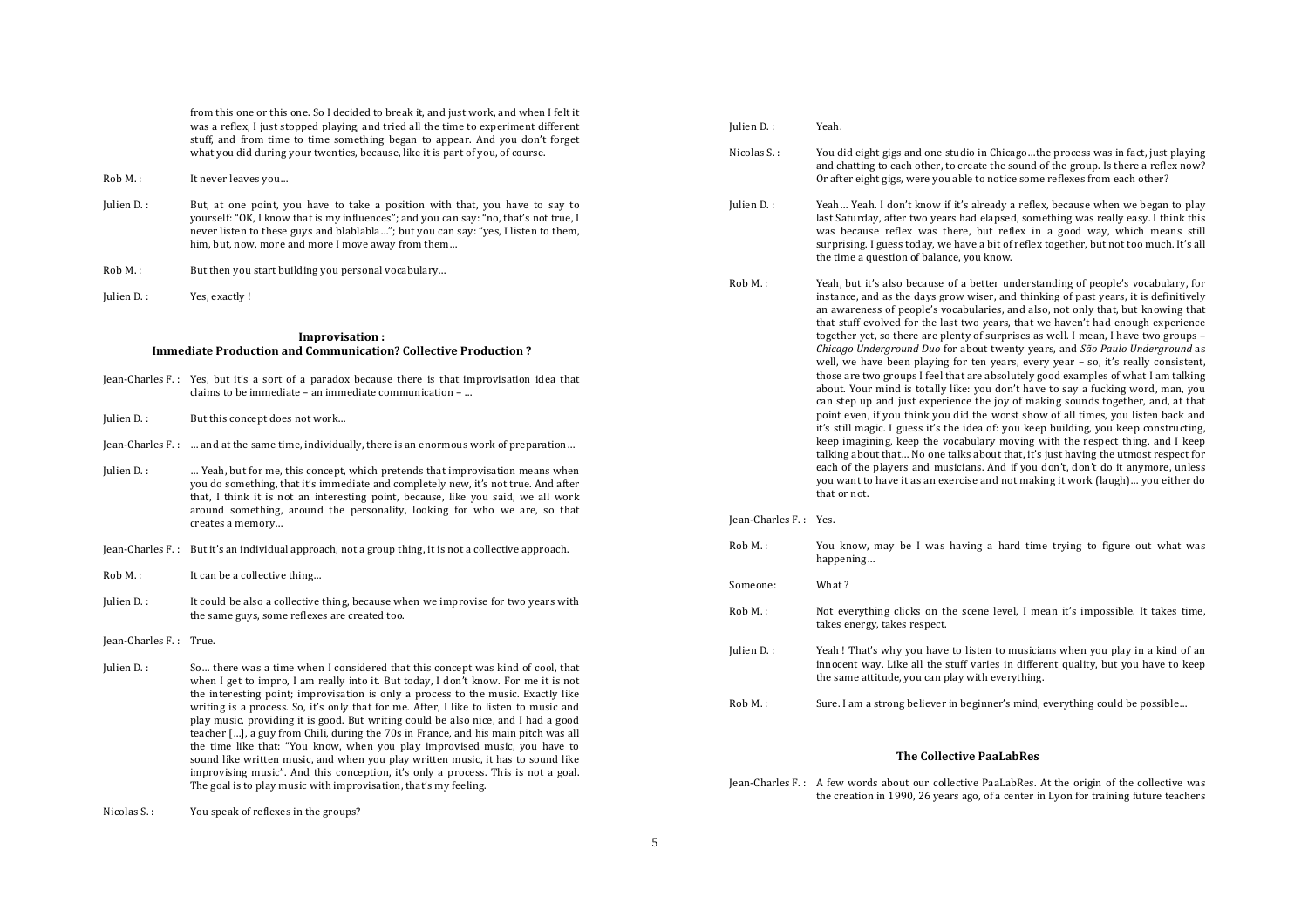of music schools<sup>2</sup>. We developed the project little by little. At the beginning of the project only students trained in classical music came to the center, because music schools in France, at that time, even if they included a little jazz did not include  $\alpha$  other kinds of music outside classical music, and the dominant methods in those schools were mostly oriented towards reading and playing what's on the score. We developed a center in which students in traditional music or world music. jazz, popular music like rock, and classical music, could meet together, in a program which was not only based on mutual respect of different practices in their own terms, but also on putting the students in situations where they had to develop interactive projects together. This, I think, is still more or less the only place in France, which has been doing that within higher education institutions.

- Rob M.: 0h. nice...
- Jean-Charles F.: And I think, there might not be many places in the world in which the different kinds of music meet. There are a lot of institutions where different kinds of music exist, but they tend to ignore each other very nicely, so that they never meet there in reality. And then, there is another very important place in the vicinity of Lyon: the music school at Villeurbanne [ENM de Villeurbanne], where Gilles is teaching and which was developed by a composer...
- Gilles L.: Duhamel.
- Nicolas S.: Antoine Duhamel.
- Jean-Charles F.: It was exactly the same idea that was developed right from the beginning (during the 1980s) of having rock music, jazz, classical music, African traditional music, Latin-American music...
- Gilles L.: … Baroque music...
- Jean-Charles F.: ... etc.
- Gilles L.: …… electroacoustic music…
- Jean-Charles F.: ... electroacoustic music, and it is still today a very important place for the development of multicultural projects. And so, one of the objectives of the collective is to bring together artistic acts, like the ones produced on stage, with pedagogical situations, and also with academic theoretical studies of music, which tend to be very, very, separated (at least in France). That is, if you are a teacher in France, you are not considered as a musician, and if you are a musician. you probably teach, but you don't tell anybody that you are also a teacher. There are also difficult relationships between two very closed spheres, the academic world and the reality of the artistic practices. We are trying to fill those gaps between these contradictory worlds. And also, bring artistic domains closer together. At the moment we have an experimental project going on at a place called Ramdam, near Lyon, directed by choreographer Maguy Marin, with her dance company in residence. This project is an artistic encounter between dancers and musicians improvising together.
- Gilles L.: (In French) It is our everyday life.

<u> 1989 - Johann Stoff, fransk politik (d. 1989)</u>

|             | Jean-Charles F.: This is what we are doing.                                                                                                                                                                                               |
|-------------|-------------------------------------------------------------------------------------------------------------------------------------------------------------------------------------------------------------------------------------------|
| $Rob M.$ :  | That's right                                                                                                                                                                                                                              |
| Nicolas S.: | It's not only dance and music that is at stake here, it is the practice of dance and<br>the practice of playing music. It means a very different kind of attitude                                                                         |
|             | Jean-Charles F.:  of perspective                                                                                                                                                                                                          |
| Nicolas S.: | The idea is not to be speaking about music, but about the way you do music.                                                                                                                                                               |
| $Roh M.$ :  | sure                                                                                                                                                                                                                                      |
| Nicolas S.: | You want to react?                                                                                                                                                                                                                        |
| $Roh M.$ :  | It is fantastic. It reminds me of what is going on in Chicago, where the mixing of<br>different artistic practices, jazz, free jazz, classical, electronic, is becoming more<br>and more respected and mixed. I think it's my perception. |

#### **Improvisation and Written Contemporary Music**

Iean-Charles F.: Where you associated with the AACM?

- Rob M.: I played with many of the musicians of the AACM, and I consider myself a student of that aesthetic for sure. Of course the AACM is the perfect example. But in Chicago, people from Chicago Symphony, improvisers from the North side, people from the AACM world, are improvising together, you know. I think some of the groups  $-$  I am not sure  $-$  in The Bridge, are built around that idea, I am thinking about a cellist [name?] or people like that. I think it was nice to get to know you. We have to do the respect again. I mean improvising is one of the most intellectual, challenging things you could do in life. I mean you can learn a Xenakis score, you can learn, you know, the most difficult music...
- $Iean-Charles F.: ... Some musicians playing written contemporary music would be unhappy if you$ said that to them! They might even punch you in the nose (laugh)...
- $Roh M$ . It would start a war!
- Jean-Charles F.: Because they would say exactly the contrary, they don't want to hear about improvisation…
- Rob M. :  $\ldots$  If they can't do it !... It's a matter of being able to do something or not able to do something. But then again if you get super deep in things, and not only learning the Xenakis score, but also how to interpret it, yes it can be a lifetime of work. I understand that, but why do you want to do that. I am not sure, you know... But it's some of my favorite music, yes, you know, I love it. And I know Boulez too, in spite of the whacking stuff he said about improvisation and jazz music and what not…

Jean-Charles F. : Yeah, yeah. He said many stupid things.

Rob M.: You don't have to respect me, but I can respect you.

<sup>&</sup>lt;sup>2</sup> Cefedem Rhône-Alpes (now Cefedem AuRA). Centre de formation des enseignants de la musique, Auvergne Rhône- Alpes : http://www.cefedem-aura.org/